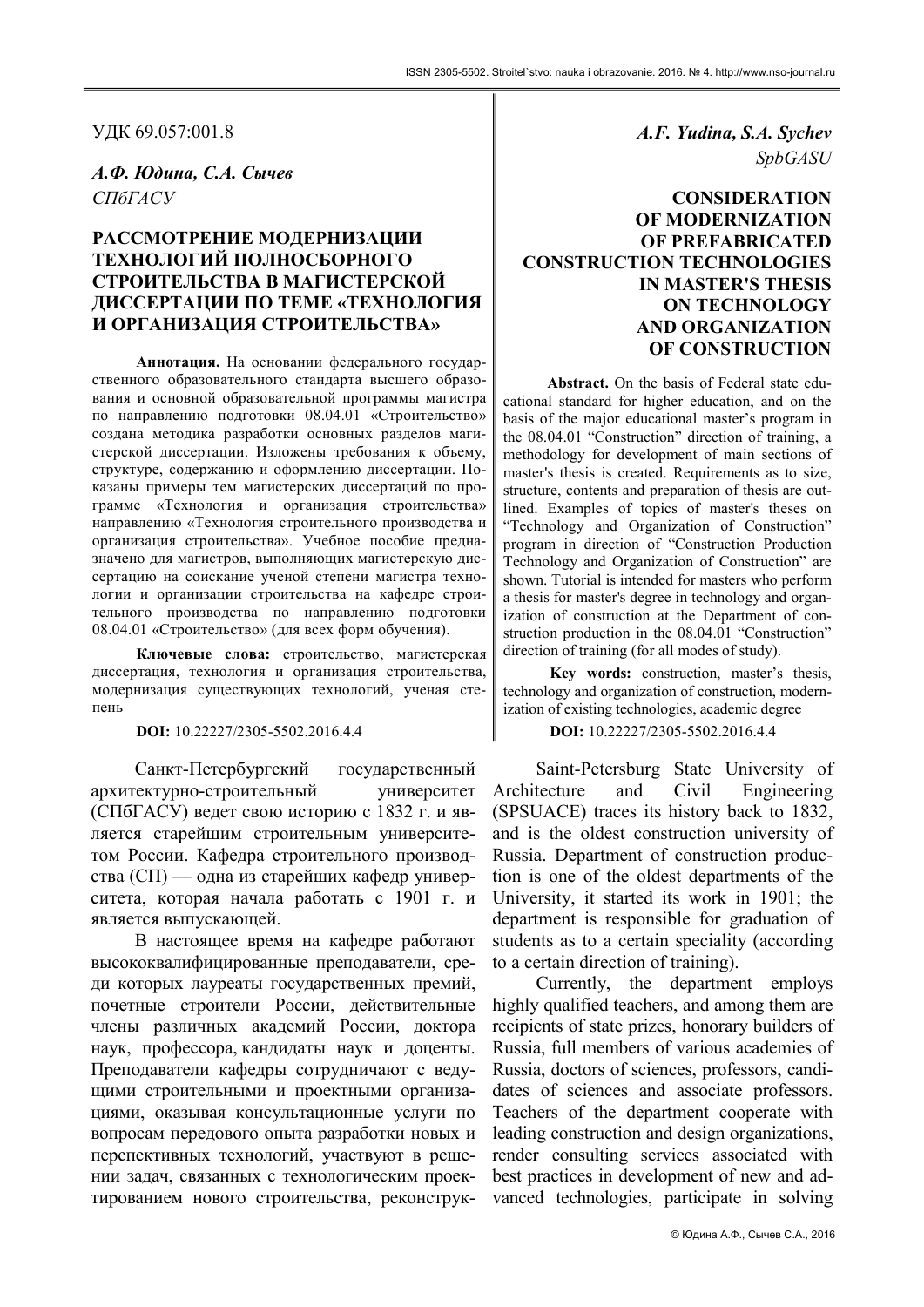цией, обследованием состояния зданий и сооружений, разработкой нормативно-технической документации, в т.ч. профессиональных стандартов. Это сотрудничество дает возможность реализовывать свои знания и опыт при решении практических инженерных задач, а также использовать результаты в преподавательской деятельности. Для повышения качества учебного процесса и подготовки научных кадров для поступления в аспирантуру привлекаются студенты старших курсов и магистры.

Профессорами А.Ф. Юдиной, В.В. Верстовым, Г.М. Бадьиным и Ю.Н. Казаковым создана научная школа по разработке энерго- ресурсосберегающей высокоэкономичной технологии возведения объектов малоэтажного строительства для малых и средних городов России, включающая следующие положения:

 теория и технология возведения быстровозводимых полносборных комплексов из модулей и сэндвич-панелей;

 технология и механизация свайного фундаментостроения;

 описание мобильных механизированных комплексов для возведения монолитных конструкций в несъемной опалубке.

Кафедра СП ведет преподавание следующих профильных дисциплин для студентов (специалистов, бакалавров, магистров) общестроительного, строительного, архитектурного, автомобильно-транспортного факультетов, а также факультетов инженерной экологии и городского хозяйства безотрывных форм обучения:

 Автоматизация проектирования подготовки строительства;

 Архитектурно-градостроительная оценка недвижимости;

 Моделирования управленческих процессов в строительстве;

Менеджмент подрядных торгов;

Методология научных исследований;

• Монолитное домостроение;

 Основы организации, планирования и управления строительством;

 Операции с недвижимостью и страхование;

 Оптимизационные методы организации работ;

 Организация, управление и планирование строительства;

Организация строительного производ-

issues related to technological design of new construction, reconstruction, inspection of condition of buildings and structures, development of standard technical documentation including professional standards. This cooperation gives an opportunity to implement one's knowledge and experience when solving practical engineering problems, as well as to use the results in teaching activities. In order to improve the quality of educational process and training of scientific personnel for entering the post-graduate studies, senior students and masters are involved.

By joint efforts of professors Yudina A.F., Verstov V. V., Bad'in G.M. and Kazakov Yu.N., the scientific school for development of energy- and resource-saving highefficiency technology for erection of lowheight construction projects for small and medium towns of Russia was created; the school includes the following provisions:

• theory and technology of erection of prefabricated complexes consisting of modules and sandwich panels;

 technology and mechanization for piled foundation engineering;

 description of mobile mechanized complexes for erecting of monolithic structures in a permanent form.

Department of construction production performs the teaching of the following vocation-related subjects for students (specialists, bachelors, masters) of general construction, construction, architectural, automotive faculties, and faculties of engineering ecology and municipal economy of intra-extramural modes of study: I would have left with an uppercase as the name of the faculty

• automation of construction preparation design;

 architectural and town-planning real estate appraisal;

 modeling of management processes in civil engineering;

management of contract tendering;

methodology of scientific research;

• monolithic house-building;

• the basics of organizing, planning, and management of construction;

• real estate transactions and insurance:

 optimization methods for organization of work;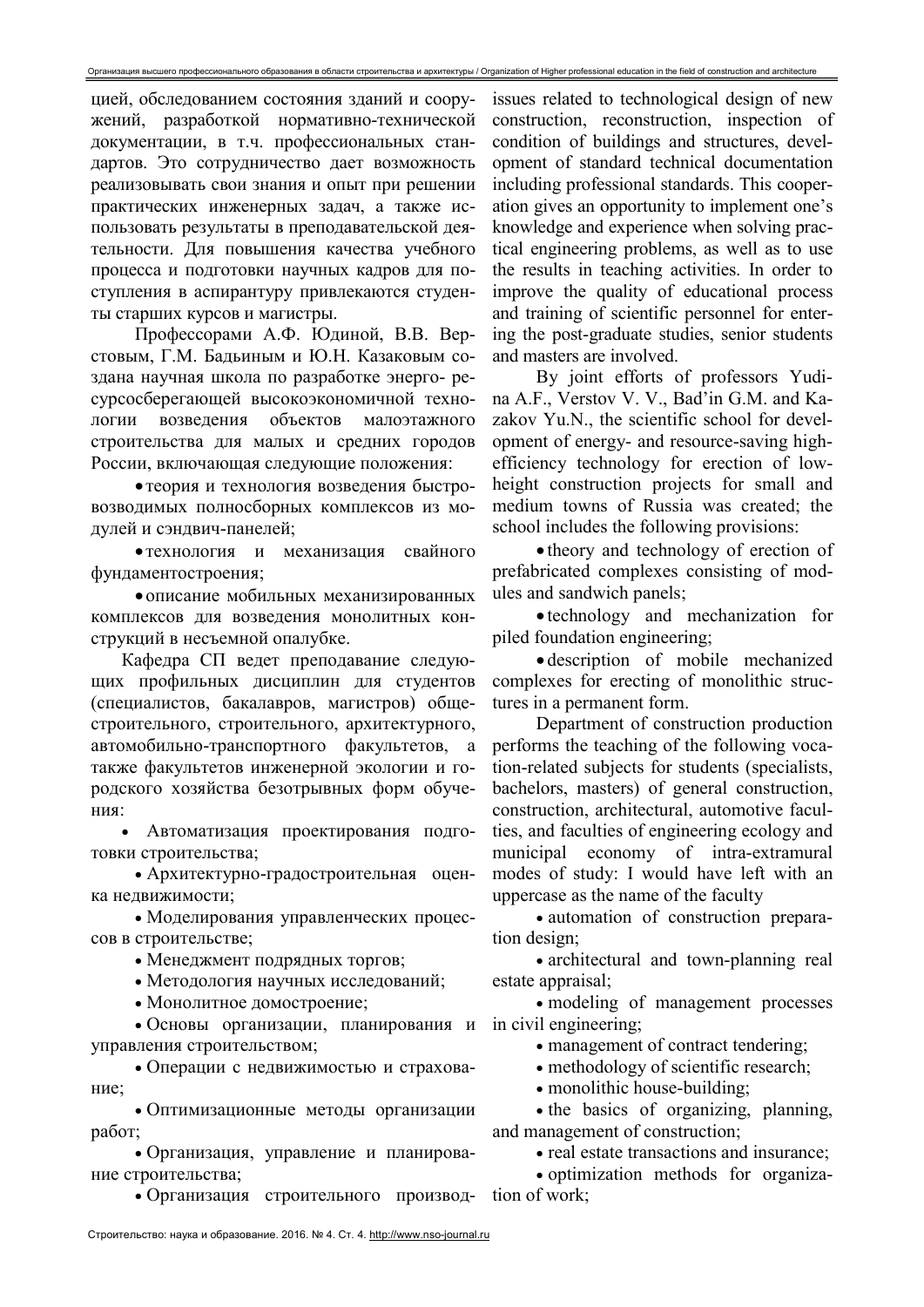ства;

 Организация производства на предприятии отрасли;

 Организация и планирование производства;

Организация строительства;

Основы управления недвижимостью;

Планирование и контроллинг;

 Подрядная деятельность в строительстве;

Ремонт и эксплуатация недвижимости;

 Современные основы организации эффективной работы;

 Современные технологии строительного производства;

Технология строительных процессов;

Технология возведения зданий;

 Технология строительного производства;

 Технология реконструкционных и реставрационных работ;

 Технология и организация реконструкции зданий;

• Техническая оценка зланий:

Техническое обследование зданий;

 Техническое регулирование в строительстве;

 Управление качеством строительной продукции;

Управление проектами;

 Экономика и организация архитектурного проектирования;

 Экономика инвестиций и страхование строительных рисков;

 Экспертиза и инспектирование инвестиционного процесса.

Магистерская диссертация — это самостоятельная и логически завершенная работа научного содержания, связанная с решением прикладных задач в рамках направления 08.04.01 «Строительство», она является заключительным этапом обучения магистров в вузе. Магистерская диссертация должна иметь актуальное значение и новизну в соответствующей области строительства, формироваться на основании авторского обобщения научнопрактической (экспериментальной) информации или авторских разработок. Научноисследовательская работа магистранта является самостоятельным научным исследованием, выполняемым под руководством научного руководителя. Результаты работы должны свиде-

 organizing, management, and planning of construction;

 organization of construction production;

 organization of production at an industry enterprise;

 organizing and planning of production;

• organization of construction;

• the basics of real estate management;

planning and controlling;

contracting in civil engineering;

• real estate repair and operation;

 modern basics of organization of effective work;

 modern technologies of construction production;

 $\bullet$  technology of construction processes;

• technology of erection of buildings;

• technology of construction production;

• technology of reconstruction and restoration works;

• technology and organization of reconstruction of buildings;

• technical assessment of buildings;

• technical inspection of buildings;

• technical regulation in civil engineering;

 quality management of construction products;

project management;

 economics and organization of architectural design;

 economics of investment and insurance of construction risks;

 examination and inspection of investment process.

Master's thesis is an independent and logically complete work of scientific content related to a solution of applied problems in terms of the 08.04.01 "Construction" direction; it is the final stage of masters studies at the higher educational institution. Master's thesis must have actual meaning and novelty in a relevant sphere of construction, must be formed on the basis of author's generalization of scientific and practical (experimental) information, or authorings. Research work of a master's degree student is an independent research study performed under the guidance of a scientific adviser. Results must demon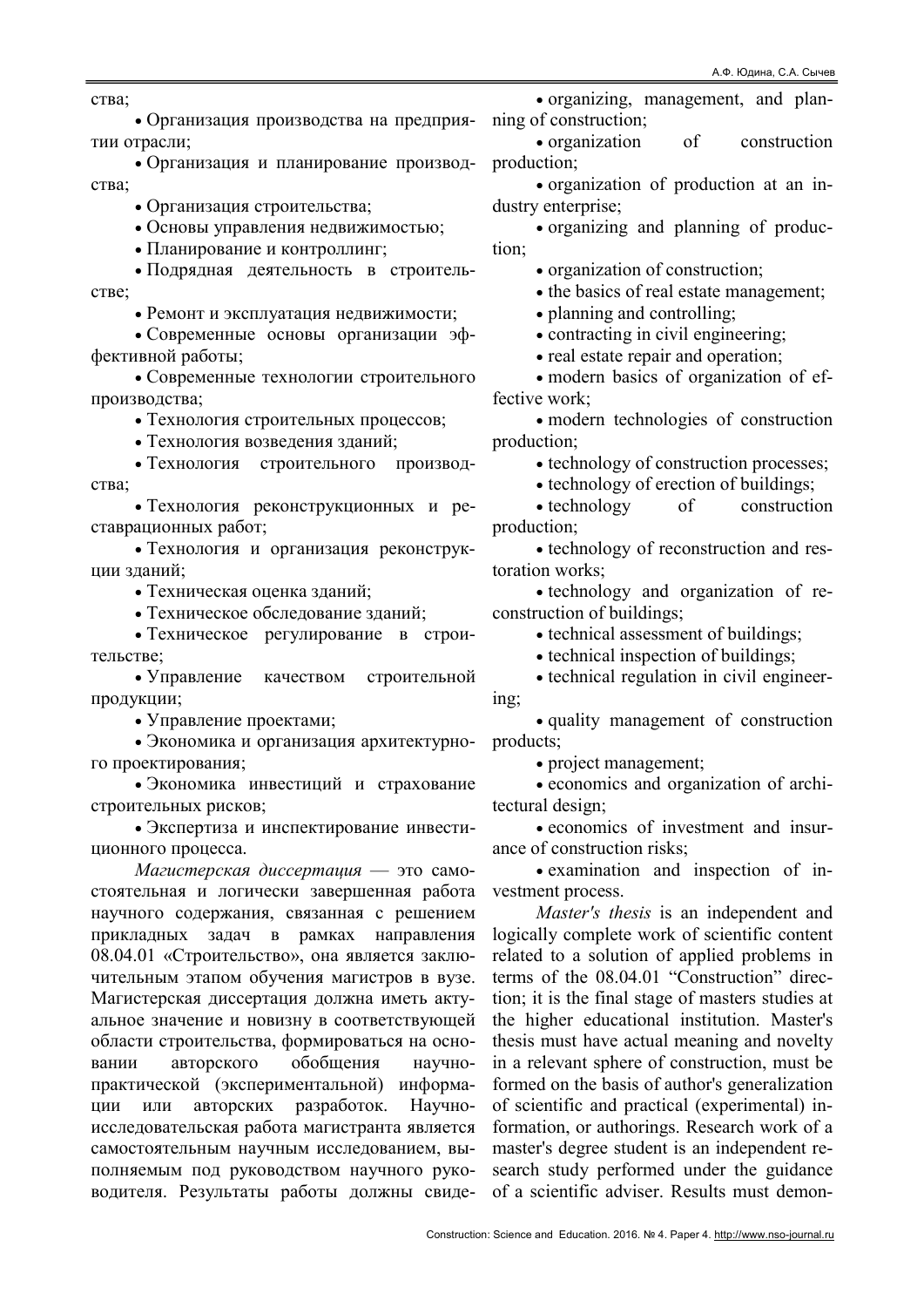тельствовать о наличии соответствующих компетенций автора в области избранной профессиональной деятельности (научноисследовательской, научно-педагогической и т.п.) в рамках магистерской программы «Технология и организация строительства».

Диссертация готовится автором единолично. В ней должны содержаться совокупность новых научных результатов и положений, выдвигаемых для публичной защиты, и четкая формулировка основных направлений дальнейшего решения проблемы. Диссертация как научно-квалификационная работа существенно отличается от дипломного проекта двумя важнейшими признаками: выдвижением гипотезы и результатами поиска новой научной илеи.

Гипотеза является одним из главных методов развития научного знания. При выдвижении гипотезы магистрант предполагает, каким образом он намерен достичь поставленной цели исследования. Начиная с плана проекта исследования и заканчивая готовой диссертацией, гипотеза может неоднократно уточняться, изменяться или дополняться. Исследуя свою проблему, магистрант получает как положительные, так и отрицательные результаты.

Поиск научной идеи - это творческий процесс, который может быть направлен по пути обобщения уже известных результатов, изложенных в опубликованных другими авторами научных работах, или проведения экспериментальных исследований и получения статистических данных, которые позволят вывести новую аналитическую зависимость, продемонстрировать экономическую эффективность и другие преимущества в зависимости от поставленной цели исследования.

Рекомендации к содержанию разделов магистерской диссертации.

Реферат - краткое изложение содержания магистерской диссертации, которое включает в себя:

• наименование работы и тему;

• сведения об объеме текстового материала, количестве иллюстраций, таблиц, формул, приложений, использованных источников;

• перечень ключевых слов — не более 15 слов или словосочетаний из текста магистерской диссертации, характеризующих ее содержание:

• текст реферата должен отражать цель

strate that the author has the relevant competence in the field of chosen professional activities (research, academic and teaching, etc.) in terms of the "Technology and organization of construction" master's program.

Thesis is prepared by an author alone. It must contain a set of new scientific results and provisions put forward for a public defence, and a clear formulation of main directions of further solution of the problem. As a scientific qualification work, a thesis differs significantly from a graduation project by two important features: hypothesis advancement and results of search of a new scientific idea.

*Hypothesis* is one of the main methods of the scientific knowledge development. At the hypothesis advancement, a master's degree student assumes how he intends to achieve the stated goal of research. Hypothesis, starting from the research project plan and up to the finished thesis, can be repeatedly updated, revised or amended. Researching his problem, a master's degree student gets both positive and negative results.

Scientific idea search is a creative process that can be directed along the way of generalization of already known results presented in scientific papers published by other authors, or execution of experimental studies and acquisition of statistical data which will allow to derive a new analytical dependence, to demonstrate economic efficiency and other benefits depending on the stated goal of research.

Recommendations for master's thesis sections contents.

Abstract - a summary of contents of master's thesis which includes:

• name and topic of work:

• information about the size of text material, quantity of illustrations, tables, formulas, and sources used;

• list of key words — not more than 15 words or phrases from the thesis text that describe contents thereof; key words must be typed all-capital and separated by commas;

• text of the abstract must reflect the work objective, information about actuality and novelty, findings, and recommendations as to the work results usage, if necessary.

Contents include numbers and headings of structural elements (sections, subsec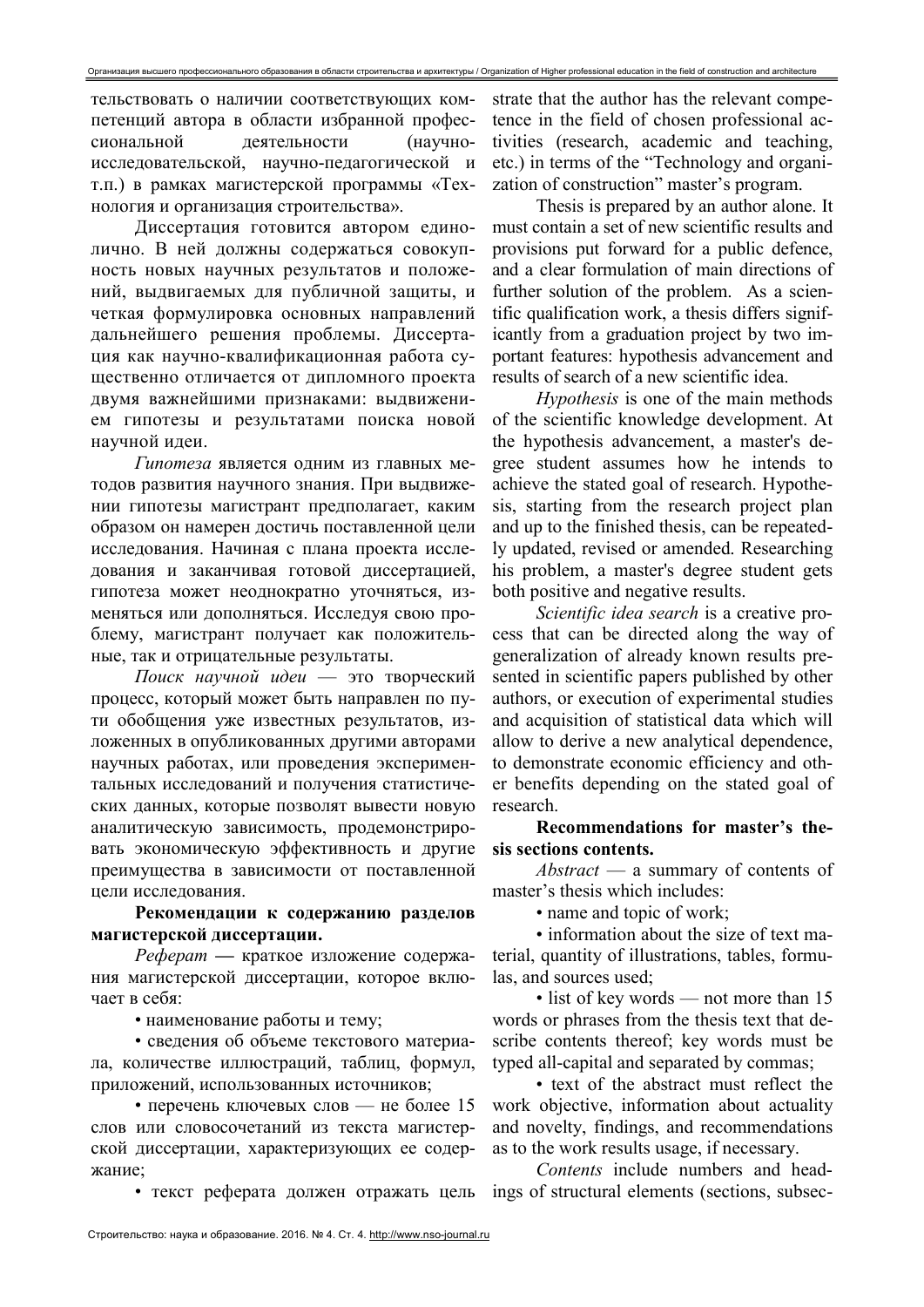работы, сведения об актуальности и новизне, выводы, если необходимо — рекомендации по использованию результатов работы.

Содержание включает номера и заголовки структурных элементов (разделов, подразделов, пунктов) текстового документа. Заголовки структурных элементов в содержании должны повторять заголовки в тексте. Сокращать или давать их в другой формулировке не допускается.

Во введении дается обоснование актуальности и значимости исследования, формулируются научная проблема, цель и задачи, способствующие ее достижению; указываются новизна и (если возможно) практическая значимость полученных результатов; приводятся сведения об апробации работы, структуре диссертации и личном вкладе магистранта при выполнении данной научно-исследовательской работы. Объем введения — не более 2–4 страниц.

В первой главе, как правило, приводятся результаты научного обзора литературы в рамках темы диссертации, научных подходов и методических позиций; рассматривается состояние изученности исследуемой проблемы по опубликованным научным работам отечественных и зарубежных ученых; приводится понятийный аппарат в исследуемой области, представляется своя трактовка определенных понятий или дается их критическая оценка. Изученный по литературе материал должен быть логически выстроен и подтверждать владение автором современной научной информацией в исследуемой области и умение обобщать и критически анализировать.

Не допускается буквальное переписывание содержания публикаций. После осмысления прочитанного своими словами формулируются важные и интересные положения и факты с обязательной ссылкой на источник. Если в литературе встречаются идентичные результаты и выводы нескольких ученых, то их следует сгруппировать общей формулировкой со ссылкой на все источники.

Недопустимо ограничиваться информацией из учебников или интернет-ресурсов. Приоритет должен отдаваться современным монографиям, научным статьям и прочим изданиям, опубликованным в течение последних 10–15 лет. Использование изданий прошлых лет должно быть обосновано, например, отсутствием новой современной литературы по причине tions, paragraphs) of a text document. Headings of structural elements in the contents must repeat the headings in the text. It is not allowed to reduce or give other formulations thereof.

Introduction presents the reasonability of actuality and significance of research, formulates a scientific challenge, as well as goal and objectives contributing to its achievement; identifies novelty and (if possible) practical relevance of obtained results; provides information about evaluation of work, structure of thesis, and the master's degree student's personal contribution when performing the research work. Size of introduction is not more than 2–4 pages.

In the first chapter, as a rule, results of scientific literature review in terms of the thesis topic, as well as scientific approaches and methodical positions, are presented; the state of knowledge of the problem under study, according to published scientific works of domestic and foreign scientists, is considered; conceptual framework in the sphere under study is presented; own interpretation of certain concepts is illustrated, or critical evaluation thereof is given. Studied by literature, the material must be arranged logically and must confirm the author's modern scientific information awareness in the sphere of study, his ability to generalize and analyze critically.

It is not allowed to rewrite contents of publications literally. After understanding the read material and reasoning it over, important and interesting provisions and facts are formulated in free format, with reference to the source. If identical results and findings of several scientists are encountered in literature, they must be grouped together by a general wording with reference to all sources.

It is not allowed to be restricted by information from textbooks or Internet resources. Priority should be given to modern monographs, scientific articles and other editions published within the last 10–15 years. Usage of publications of past years must be justified, for example, by lack of new modern literature due to decrease of interest to the problem, or by lack of modern methodical approaches which does not allow to con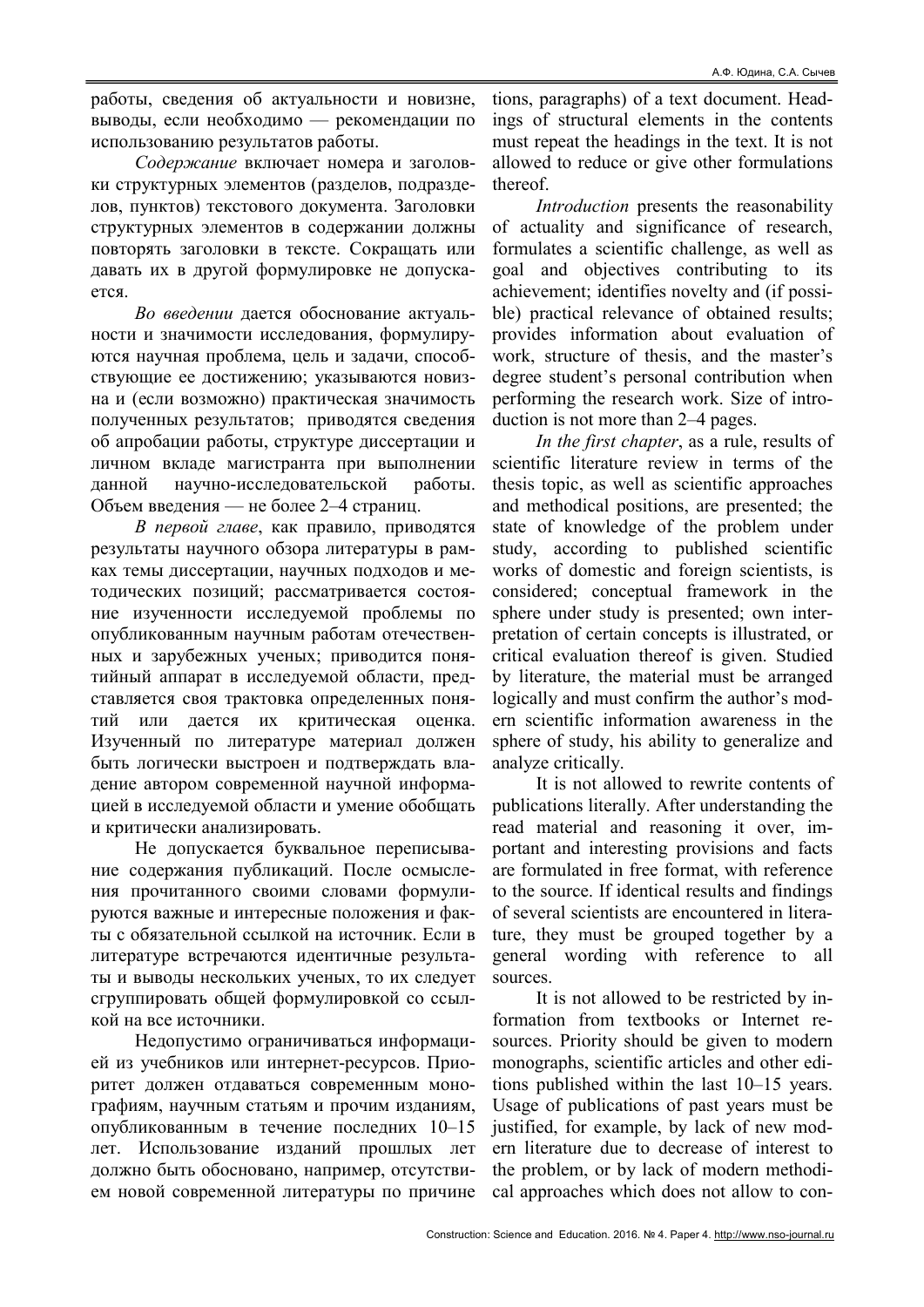спада интереса к данной проблеме или современных методических подходов, не позволяющих проводить исследования в обсуждаемой области, и т.п., также допускаются ссылки на классические труды таких известных ученых, как В.И. Вернадский, В.В. Докучаев, В.Р. Сукачев и др.

Магистрант кратко описывает содержание этапов развития научных представлений ученых о рассматриваемой проблеме.

Первая глава, по сути, является основой для подготовки второй - аналитической и третьей — практической глав диссертации.

Во второй главе диссертации магистрант представляет детальное и логичное описание объектов, предметов и методов исследования, используемых в работе, дает представление о реализации цели своего исследования. Поэтому выбор их должен быть четко продуман, а выбранные объекты обоснованы задачами исследования и подробно охарактеризованы.

Также автор диссертации проводит анализ полученных экспериментальных, расчетных данных и других материалов, позволяющих обосновать проблему, аргументировать выводы и необходимость решения поставленных задач. Он обосновывает необходимость развития существующей практики решения поставленных задач, использования методики и технологии для их решения.

В третьей главе приводятся разработанные методические инструменты, алгоритмы, позволяющие решить поставленные задачи и достичь цели диссертационного исследования. Магистрант приводит аргументы в пользу внедрения в практику моделей или методических инструментов.

Результаты исследования рекомендуется выделить, назвав их в соответствии с полученными результатами и сгруппированным в каждом из них материалом. В зависимости от объема экспериментальных данных, в каждом разделе можно выделить 2-3 подраздела.

Эти разделы являются основными по содержанию, должны иметь аналитический характер и занимать 2/3 всего объема магистерской диссертации. При написании этих разделов и проведении анализа рекомендуется группировать данные в таблицы, графики, диаграммы. В таблицах все ячейки должны быть подписаны, в графиках и диаграммах на осях должны быть обозначены единицы измерения и duct research in the field under discussion, etc.; also, references to the classical works of well-known scientists, such as Vernadsky V.I, Dokuchaev V.V., Sukachev V.R., and others, are acceptable.

Master's degree student briefly describes the contents of stages of development of scientific views of scientists on the issue concerned.

In fact, the first chapter is the basis for preparation of the second (analytical) and third (practical) chapters of the thesis.

In the second chapter of thesis, a master's degree student presents a detailed and logical description of objects, subjects and methods of research used in the work, gives an idea of implementation of the objective of his research. Thus, his choice must be clearly thought over, and selected objects must be reasoned by the research objectives and described in detail.

Also, the author of thesis performs the analysis of obtained experimental, calculated data and other materials which allow to reason the problem, the findings and the necessity of resolving the stated objectives. He justifies the need for development of the existpractice of resolving the stated  $\overline{\text{inp}}$ objectives, the use of methodology and technology for resolving thereof.

In the third chapter the developed methodical tools, algorithms allowing to resolve the stated objectives and achieve the goal of thesis research, are presented. Master's degree student puts forward arguments in favor of implementation of models or methodical tools into practice.

It is recommended to emphasize the results of research and describe them in accordance with the obtained results and material grouped in each of them. Depending on the amount of experimental data, 2-3 subsections can be outlined in each section.

These sections are basic as to the contents, they should be featured as analytical and should cover 2/3 of the master's thesis total size. When writing these sections and conducting the analysis, it is recommended to group the data in tables, graphs, diagrams. All cells in tables must be filled with inscriptions, axes on graphs and diagrams must have notations of units of measurement and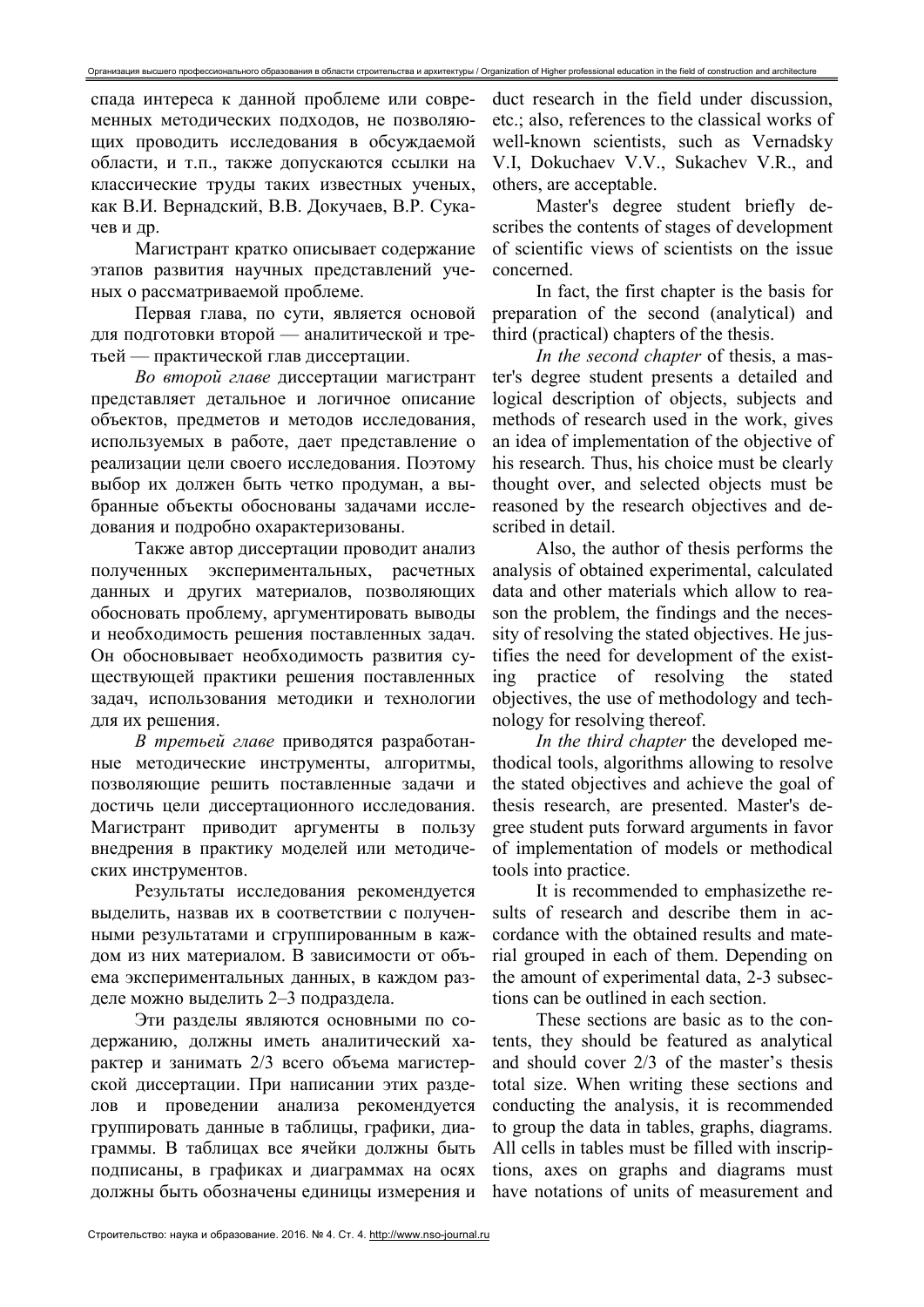анализируемые компоненты; подписи должны быть четкими и отражать содержащуюся в таблицах или рисунках информацию.

Основной цифровой материал обрабатывается статистическими методами, в т.ч. с использованием специальных компьютерных программ обработки информации для доказательств и обоснованности выявленных в данной работе закономерностей, особенностей, выводов. Анализ экспериментальных данных следует сопровождать объяснениями, подкрепляя их ссылками на известные публикации по данному вопросу.

Материалы и стиль изложения собственных научных материалов позволят оценить корректность, полноту и обоснованность сделанных в результате выводов.

Между главами диссертации должна быть связь, материал глав должен излагаться в логической последовательности. Каждая глава может быть закончена краткими выводами.

Выводы должны содержать обоснованное магистрантом заключение по результатам проведенной научно-исследовательской работы, оформленное в виде коротких и четких предложений, отражающих наиболее важные и интересные результаты. Количество выводов может быть от 5 до 9. Они должны последовательно отражать решение всех задач, что позволит оценить законченность и полноту проведенных исследований.

Диссертационная работа завершается заключительной частью (заключение).

В заключении приводятся результаты достижения поставленной цели, решения задач диссертационного исследования и практические рекомендации (предложения). Все это призвано повысить ценность теоретического материала. Заключение включает в себя обобщение всей информации, изложенной в основной части магистерской диссертации, разработанные автором научные положения, выводы, рекомендации дальнейшего развития данной темы в соответствующей научной области. Последовательность изложения определяется логикой построения диссертационного исследования.

В список использованной литературы вносят все литературные источники, использованные автором в диссертационной работе. Недопустимо отсутствие источника, на который сделана ссылка в тексте диссертации.

analyzed components; inscriptions must be clear and must reflect information contained in tables or figures.

Basic digital material is processed by statistical methods including the use of special computer programs for information processing, in order to have arguments and reasons in favor of regularities, features, findings, identified in the work. Analysis of experimental data must be accompanied by explanations supported by references to wellknown publications on the matter.

Materials and style of presentation of the own scientific materials will allow to evaluate the correctness, completeness and reasonability of findings made as a result.

Chapters of thesis must be linked, material of the chapters must be presented in a logical sequence. Each chapter can be completed by brief findings.

Findings must contain a conclusion justified by the master's degree student as to the results of performed research work, in a form of short and clear sentences reflecting the most important and interesting results. Number of findings may be from 5 to 9. Presented findings must sequentially reflect the solution of all objectives, this will allow to assess the completeness and comprehensiveness of the studies performed.

Thesis work is completed by a concluding part (conclusion).

In conclusion the results of achieving the stated goal, resolving the objectives of thesis research, and practical recommendations (proposals) are presented. All this is intended to increase the value of theoretical material. The conclusion includes a generalization of all information presented in the main part of a master's thesis, scientific provisions developed by the author, findings, recommendations for further development of this topic in the relevant scientific field. Sequence of presentation is determined by the logic of arrangement of the thesis research.

All literary sources used by the author in thesis work are entered on the list of references. Absence of the source to which reference is made in the thesis text is unacceptable.

The list consists of bibliographical references structured in accordance with the re-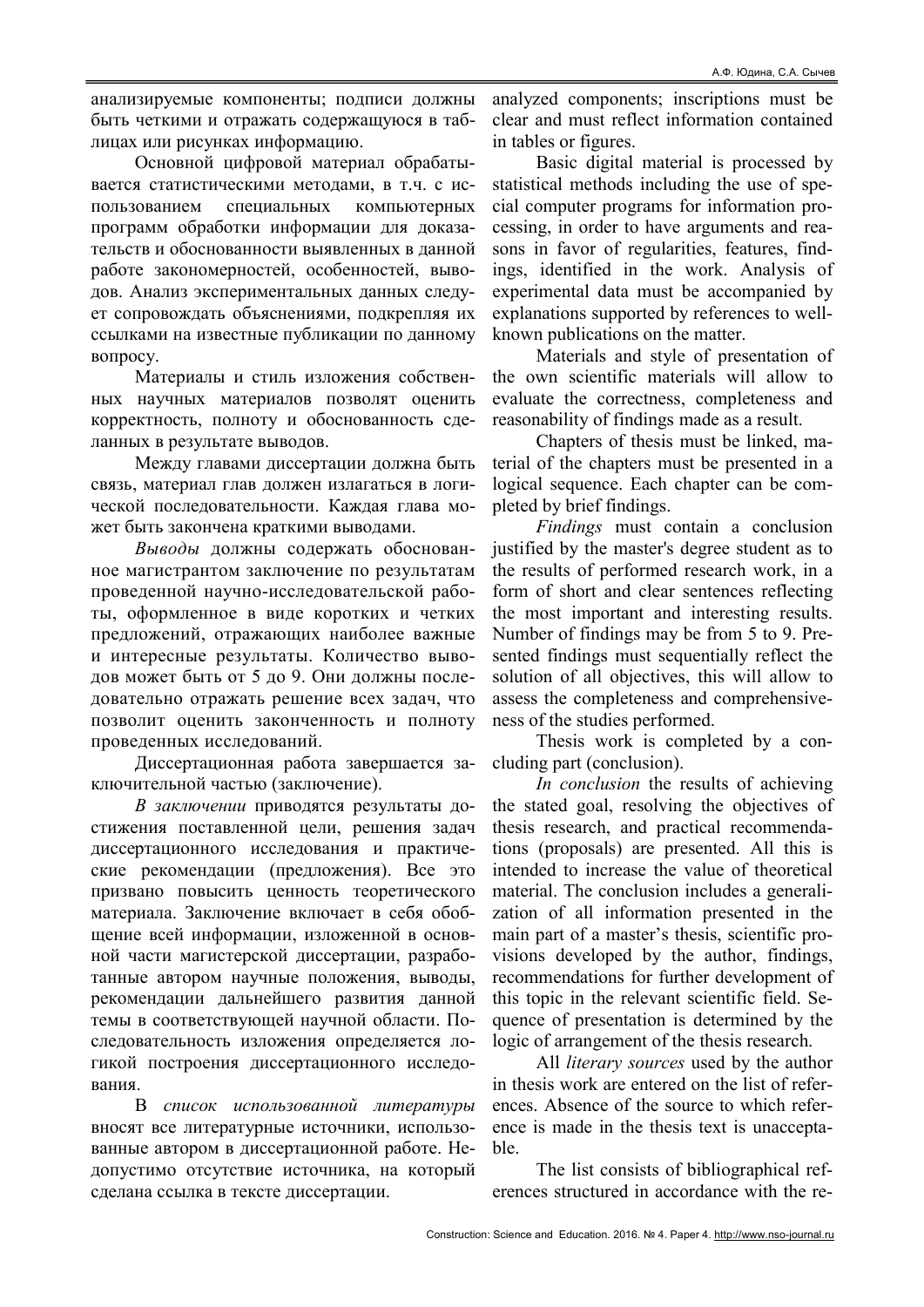Список состоит из библиографических ссылок, оформленных в соответствии с требованиями ГОСТ Р 7.05-2008 и представленных по алфавиту, ссылки нумеруется арабскими цифрами и печатаются с абзацного отступа. В тексте номер источника согласно списку заключают в квадратные скобки.

В приложении могут быть представлены, например, результаты экспериментов, описание руководства и т.п. Каждое приложение должно начинаться с новой страницы с указанием вверху по центру слова «Приложение» и тематического заголовка.

Рекомендуемый объем магистерской диссертации составляет 50–60 страниц (без приложений), включая таблицы, фотографии, рисунки, в т.ч. диаграммы и графики. Объем графического и иллюстративного материала согласовывается с научным руководителем диссертации, но не должен превышать 30 % объема диссертационной работы. Обзор научной литературы по теме диссертации иллюстрирует способность автора творчески анализировать имеющиеся данные, выделять главное и определять пути поиска литературы по конкретным вопросам. Общий список использованной литературы должен содержать 50–80 источников, включая и интернет-ресурсы. Обязательно использование публикаций зарубежных источников. Объем списка литературы не должен превышать одной трети всей работы.

Структура, содержание и оформление автореферата. Рекомендуемый объем автореферата магистерской диссертации не должен превышать 12 страниц формата А4 (210  $\times$  297 мм).

Автореферат должен включать в себя: введение; краткое содержание исследования; заключение; перечень публикаций магистранта по теме исследования (статьи, тезисы, доклады на конференциях).

Введение содержит обоснование актуальности темы исследования, предмета и объекта исследования, цели и задачи исследования, теоретической и методологической базы, научной новизны, практического значения исследования. В нем формулируются положения, выносимые на защиту, описываются результаты внедрения основных положений магистерской диссертации (если они имеются), указываются объем текстовой и графической частей, количество литературных источников.

quirements of GOST P 7.05-2008 and presented in alphabetic order; the references are numbered in arabic numerals and typed with indention. Number of the source in the text according to the list is enclosed in square brackets.

In Annex, for example, results of experiments, description of manual, etc. can be presented. Each Annex must begin on a new page, with indication, centrally at the top, of the word "Annex" and the topic heading.

Recommended size of a master's thesis is 50-60 pages (without annexes), including tables, photographs, drawings, with diagrams and graphs. Size of graphic and illustrative material is agreed upon with the scientific adviser of the thesis; however, it must not exceed 30 % of the thesis work size. Review of scientific literature on the topic of thesis illustrates the author's ability to creatively analyze the existing data, to emphasize key points and determine paths of search of literature on specific issues. General list of references must contain 50-80 sources, including Internet resources. It is mandatory to use publications from foreign sources. Size of the list of references must not exceed one third of the entire work.

Structure, contents and preparation of synopsis. Recommended size of a master's thesis synopsis must not exceed 12 pages of A4 format  $(210 \times 297$  mm).

Synopsis must include: introduction; summary of research; conclusion; list of publications of a master's degree student on the topic of research (articles, theses, reports at conferences).

Introduction contains a reasonability of actuality of research topic, subject and object of the study, goal and objective of the study, theoretical and methodological bases, scientific novelty, practical significance of the study. It formulates provisions put forward for the defence, describes the results of implementation of the basic provisions of master's thesis (if any), specifies the size of text and graphic parts, quantity of literary sources.

Summary of the thesis includes a chapter-by-chapter text material.

Conclusion formulates the key findings.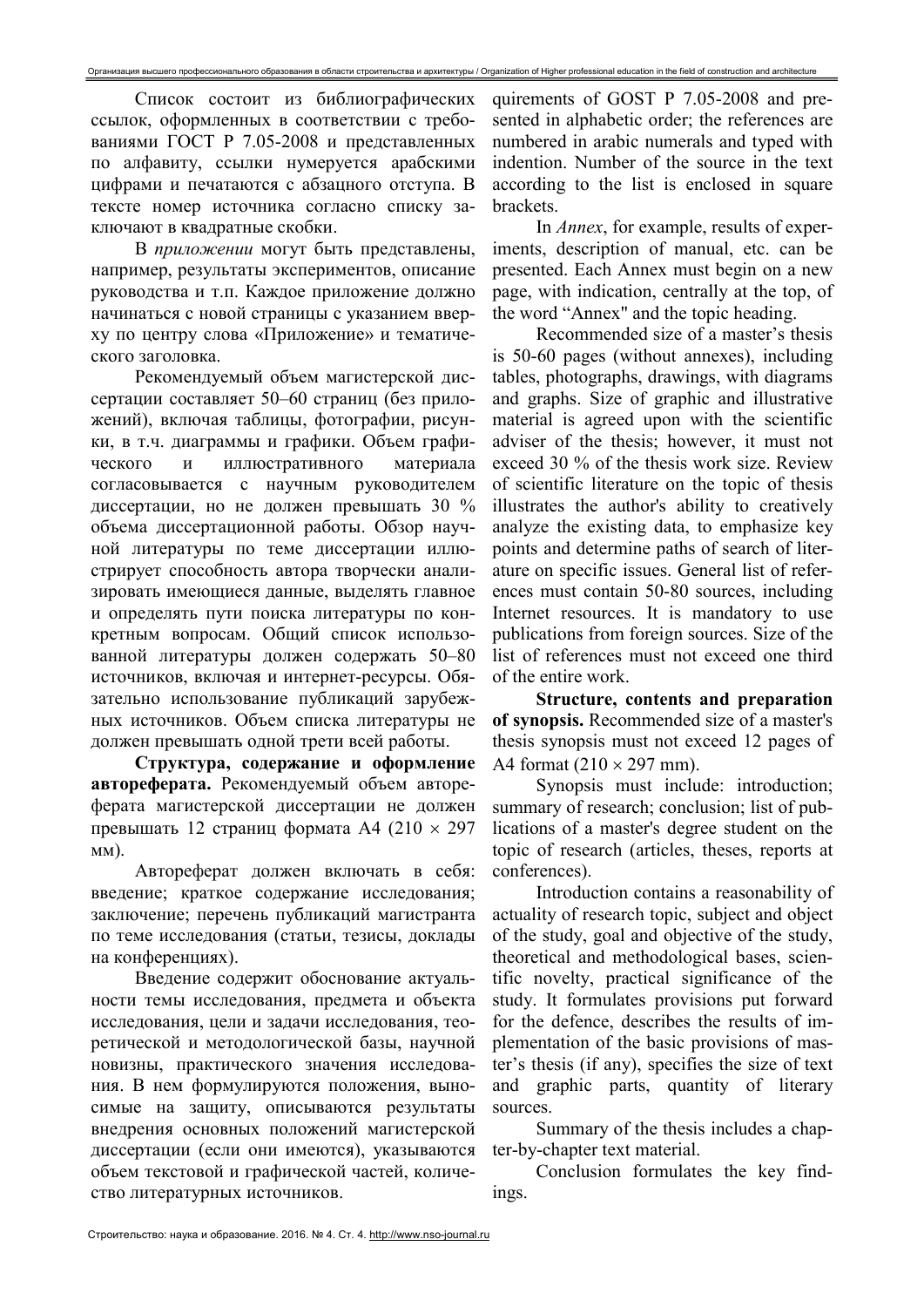Краткое содержание диссертации включает изложение текстового материала по главам.

В заключении формулируются основные выводы.

Рекомендации по разработке отдельных разделов магистерской диссертации. Состояние вопроса, краткий обзор научной литературы по выбранной теме рассматриваются в первом разделе, в котором приводятся также результаты научного обзора литературы в рамках темы диссертации, состояние изученности исследуемой проблемы по опубликованным научным работам отечественных и зарубежных ученых, формулируются цель и задачи исследования.

Примерные темы первого раздела:

• Анализ методов прогноза своевременности выполнения работ и их комплексов при возведении зданий и сооружений различного назначения;

• Анализ возможностей повышения организационно-технологической надежности и оперативного планирования при возведении зданий и сооружений;

• Обзор и обобщение производственного опыта по совершенствованию и разработке новых технологий с обеспечением показателей эффективности производства СМР при возведении зданий различного назначения;

• Анализ проблем энергосбережения и энергоэффективности при строительстве зданий и сооружений различного назначения;

• Анализ организационно-технологических решений технологии шпунтовых работ с применением современных видов шпунта;

• Обзор современных организационнотехнологических решений при производстве отделочных работ.

Материал должен быть логически выстроен, обобщен и критически проанализирован.

Recommendations for development of separate sections of master's thesis. In the first section a state of issue, a brief review of scientific literature on a selected topic are considered; also, the scientific literature review results in terms of the thesis topic, the state of knowledge of the problem under study, according to published scientific works of domestic and foreign scientists, are presented, the goal and objectives of the study are formulated.

Exemplary topics of the first section:

• Works (complexes of work) execution promptness forecast methods analysis when erecting buildings and structures of various purpose;

• Analysis of possibilities of enhancement of organizational-technological reliability and operational planning when erecting buildings and structures;

• Review and generalization of production experience in improvement and development of new technologies ensuring efficiency factors of execution of construction and installation works when erecting buildings of various purpose;

• Analysis of problems of energy saving and energy efficiency when erecting buildings and structures of various purpose;

• Analysis of organizational and technological solutions for technology of sheet pile works with the use of modern types of sheet pile;

• Review of modern organizational and technological solutions for execution of finishing works.

Material must be logically arranged, generalized and critically analyzed.

Табл. 1. Примеры тем магистерских диссертаций по магистерской программе «Технология и организация строительства»

| Номер           | Направление                                                                                 | Направление                                                                                                                                                  |
|-----------------|---------------------------------------------------------------------------------------------|--------------------------------------------------------------------------------------------------------------------------------------------------------------|
| $\Pi$ . $\Pi$ . | «Организация строительства»                                                                 | «Технология строительного производства»                                                                                                                      |
|                 | Теория и практика организации капиталь-<br>ного ремонта жилых зданий                        | Совершенствование технологии монтажа индустри-<br>альных зданий                                                                                              |
|                 | Теория и практика модернизации жилого<br>фонда с учетом требований энергоэффек-<br>тивности | Сравнительный анализ технологии устройства<br>набивных свай методом вытеснения                                                                               |
|                 | Распределение экономической ответствен-<br>ности между участниками строительства            | Выбор оптимальной плотности глинистого раствора<br>при бурении скважин для устройства буронабивных<br>свай в различных инженерно-геологических усло-<br>виях |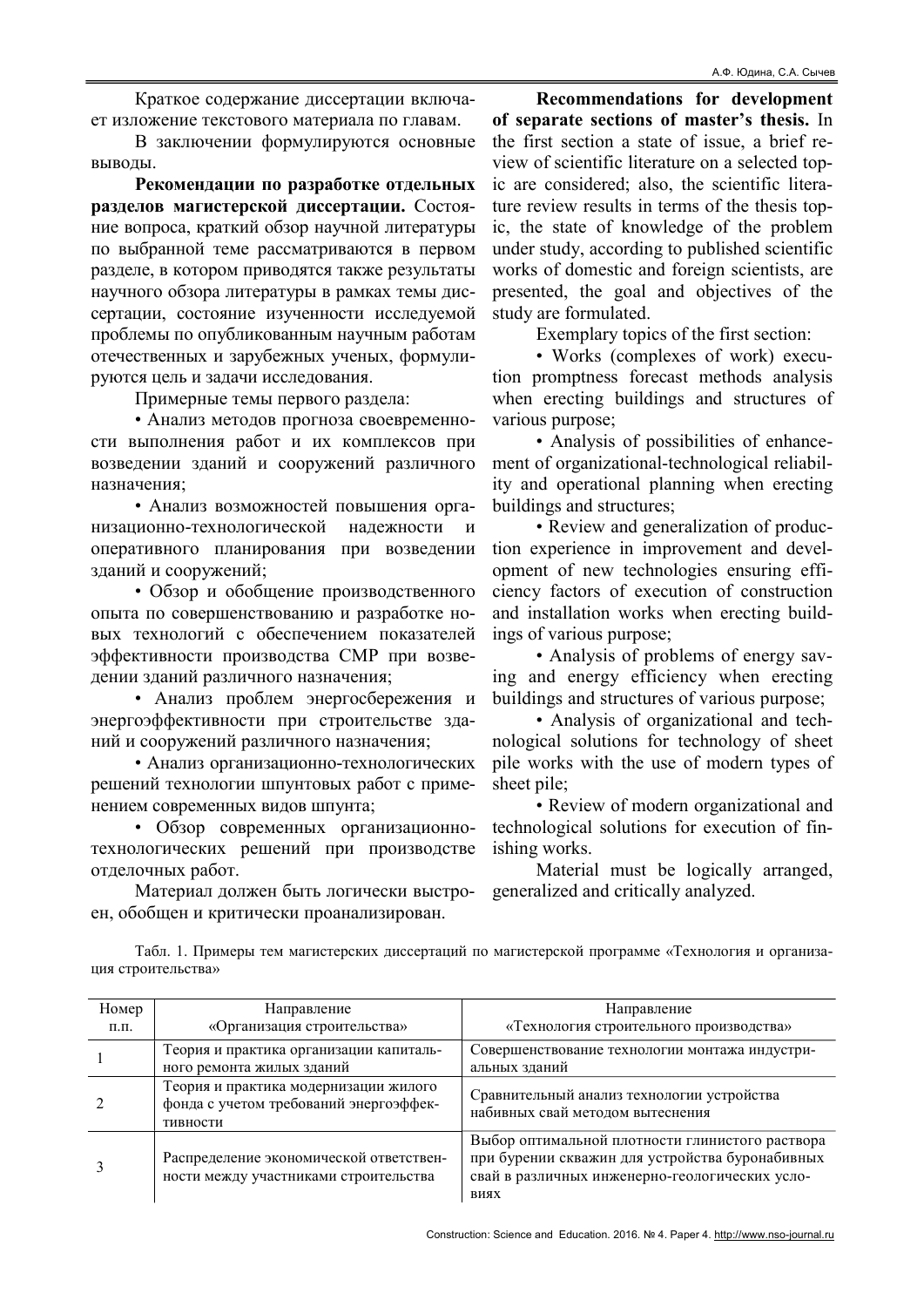| Организация высшего профессионального образования в области строительства и архитектуры / Organization of Higher professional education in the field of construction and architecture |                                                                                                                                                      |                                                                                                                                 |  |  |  |
|---------------------------------------------------------------------------------------------------------------------------------------------------------------------------------------|------------------------------------------------------------------------------------------------------------------------------------------------------|---------------------------------------------------------------------------------------------------------------------------------|--|--|--|
| Окончание табл. 1                                                                                                                                                                     |                                                                                                                                                      |                                                                                                                                 |  |  |  |
| Номер                                                                                                                                                                                 | Направление                                                                                                                                          | Направление                                                                                                                     |  |  |  |
| $\Pi.\Pi.$                                                                                                                                                                            | «Организация строительства»                                                                                                                          | «Технология строительного производства»                                                                                         |  |  |  |
| 4                                                                                                                                                                                     | Управление рисками при календарном<br>планировании строительства по методу<br>Монте-Карло                                                            | Система параметров оценки организационно-<br>технологических решений устройства мансардных<br>этажей                            |  |  |  |
| 5                                                                                                                                                                                     | Векторный анализ чувствительности в<br>оценке эффективности инвестиционно-<br>строительных проектов при учете несвое-<br>временного выполнения работ | Модернизация технологии строительства жилых па-<br>нельных зданий в современных условиях строитель-<br>ства                     |  |  |  |
| 6                                                                                                                                                                                     | Адаптация метода критической цепи при<br>расчете потоков с непрерывным использо-<br>ванием ресурсов и непрерывным освоени-<br>ем фронтов работ       | Исследование и совершенствование технологий от-<br>делки фасадов жилых зданий сборными элементами                               |  |  |  |
| 7                                                                                                                                                                                     | Расчет пессимистических расписаний ра-<br>бот на основе применения метода про-<br>странственно-временной аналогии                                    | Оптимизация выбора конструктивно-<br>технологических систем наружных стен жилых ма-<br>лоэтажных зданий                         |  |  |  |
| 8                                                                                                                                                                                     | Расчет коэффициента компактности здания<br>при цифровом моделировании на архитек-<br>турно-планировочной стадии                                      | Организационно-технологические решения по возве-<br>дению монолитных конструкций в малосекционных<br>зданиях                    |  |  |  |
| 9                                                                                                                                                                                     | Методика экспресс-оценки рейтингов зда-<br>ний при их включении в программу капи-<br>тального ремонта                                                | Усиление строительных конструкций при рекон-<br>струкции зданий и сооружений                                                    |  |  |  |
| 10                                                                                                                                                                                    | Способы ускорения твердения бетона                                                                                                                   | Совершенствование организации процесса реставра-<br>ции памятников архитектуры Санкт-Петербурга                                 |  |  |  |
| 11                                                                                                                                                                                    | Зимнее бетонирование                                                                                                                                 | Исследование технологий заполнения тонкослойных<br>полостей строительным раствором                                              |  |  |  |
| 12                                                                                                                                                                                    | Сборно-монолитное домостроение                                                                                                                       | Модернизация конструктивно-технологических ре-<br>шений устройства стыков ограждающих конструк-<br>ций в панельном домостроении |  |  |  |
| 13                                                                                                                                                                                    | Строительство высотных зданий и соору-<br>жений                                                                                                      | Эффективные организационно-технологические ре-<br>шения при реконструкции объектов культурного<br>наследия                      |  |  |  |
| 14                                                                                                                                                                                    |                                                                                                                                                      | Совершенствование организации контроля качества<br>строительно-монтажных работ                                                  |  |  |  |
| 15                                                                                                                                                                                    |                                                                                                                                                      | Исследование эффективности использования пассив-<br>ных и активных домов в России                                               |  |  |  |

Table 1. Examples of topics of master's theses in terms of the "Technology and organization of construction" master's program

| Item<br>No. | "Organization of construction"<br>direction                                                                                                                  | "Technology of construction production"<br>direction                                                                                 |
|-------------|--------------------------------------------------------------------------------------------------------------------------------------------------------------|--------------------------------------------------------------------------------------------------------------------------------------|
|             | Theory and practice of organization of capital<br>repairs of residential buildings                                                                           | Improvement of technology of erection of industrial<br>buildings                                                                     |
| 2           | Theory and practice of housing stock modern-<br>ization with account of energy efficiency re-<br>quirements                                                  | Comparative analysis of technology of cast-in-place piles<br>construction using a displacement method                                |
| 3           | Distribution of economic responsibility among<br>participants of construction                                                                                | Choice of optimal density of mud when well-drilling for<br>bored piles construction in various engineering-<br>geological conditions |
| 4           | Risk management in scheduling of construc-<br>tion using a Monte Carlo method                                                                                | System of parameters of evaluation of organizational and<br>technological solutions for construction of attic floors                 |
| 5           | Vector analysis of sensitivity in assessment of<br>efficiency of investment and construction pro-<br>jects with allowance for a late performance of<br>works | Modernization of technology of construction of residen-<br>tial panel buildings in modern conditions of construction                 |
| 6           | Adaptation of the critical chain method at cal-<br>culation of flows with continuous use of re-<br>sources and continuous development of work<br>fronts      | Research and improvement of technologies of residential<br>buildings faces finishing with prefabricated elements                     |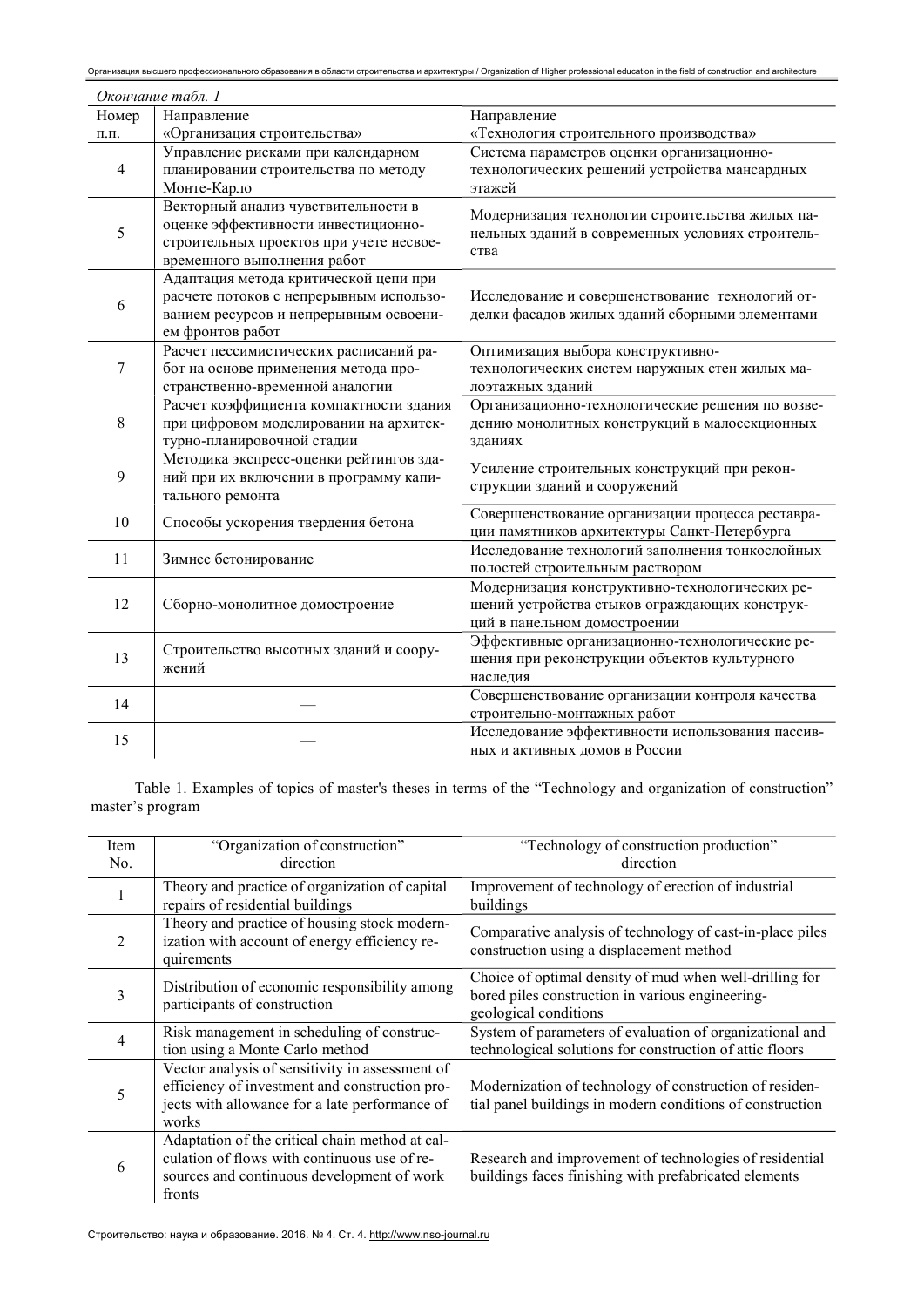| End table 1 |                                                                                                                              |                                                                                                                                    |  |  |
|-------------|------------------------------------------------------------------------------------------------------------------------------|------------------------------------------------------------------------------------------------------------------------------------|--|--|
| Item        | "Organization of construction"                                                                                               | "Technology of construction production"                                                                                            |  |  |
| No.         | direction                                                                                                                    | direction                                                                                                                          |  |  |
| 7           | Calculation of pessimistic work schedules                                                                                    | Optimization of choice of constructive-technological                                                                               |  |  |
|             | based on the application of the space-time<br>analogy method                                                                 | systems of external walls of low-height residential build-<br>ings                                                                 |  |  |
| 8           | Calculation of coefficient of compactness of<br>building using a digital simulation at the ar-<br>chitectural planning stage | Organizational-technological decisions on construction<br>of monolithic structures in few-sectional buildings                      |  |  |
| 9           | Method of express evaluation of ratings of<br>buildings at inclusion thereof into a capital<br>repairs program               | Reinforcement of building structures at reconstruction of<br>buildings and structures                                              |  |  |
| 10          | Methods of acceleration of concrete hardening                                                                                | Improving the organization of process of restoration of<br>monuments of architecture of St. Petersburg                             |  |  |
| 11          | Winter concreting                                                                                                            | Research of technologies of filling of thin-layer cavities<br>with grout                                                           |  |  |
| 12          | Precast and cast-in-situ building construction                                                                               | Modernization of constructive-technological solutions<br>for construction of joints of filler structures in panel<br>housebuilding |  |  |
| 13          | Construction of high-rise buildings and struc-<br>tures                                                                      | Effective organizational and technological solutions at<br>reconstruction of cultural heritage buildings                           |  |  |
| 14          |                                                                                                                              | Improving the organization of quality control of con-<br>struction and installation works                                          |  |  |
| 15          |                                                                                                                              | Research of effectiveness of use of passive and active<br>houses in Russia                                                         |  |  |

В настоящее время на кафедре проходят обучение по технологиям и организации строительства 175 магистров очной и заочной форм обучения. Выполнение всех перечисленных выше требований является обязательным условием качества выпускной работы магистранта.

Выводы. Рекомендации, изложенные в данной статье, помогут каждому магистранту ответственно выполнять свою научноисследовательскую работу.

Систематичность выполнения работы с полученными экспериментальными данными предопределяет постепенное появление творческого отношения к собственным научным исследованиям, поиску новых научных положений, идей, практических приемов на этапе анализа и обсуждения обработанных материалов.

Увлеченность научно-исследовательской работой в рамках выполняемой магистерской диссертации может стать мотивацией для дальнейшего образования в аспирантуре и карьерного роста в будущем.

175 master's degree students of fulltime and extra-mural modes of study are currently taught at the department for technologies and organization of construction. Performing all the above requirements is a mandatory condition for the quality of graduation work of a master's degree student.

Findings. Recommendations presented in this article will help each master's degree student to responsibly perform his research work.

Consistency of execution of work with obtained experimental data predetermines a gradual emergence of a creative attitude toward one's own research, search for new scientific provisions, ideas, practical techniques at the stage of analysis and discussion of processed materials.

Enthusiasm for research work in terms of the performed master's thesis can become a motivation for further education at the graduate school and for career growth in the future.

### БИБЛИОГРАФИЧЕСКИЙ СПИСОК

1. Афанасьев А.А., Арутюнов С.Г., Афонин И.А., Вильман Ю.А. Технология возведения полносборных зданий. М. : Изд-во АСВ, 2007. 358 с.

2. Афанасьев А.В., Афанасьев В.А. Организация строительства быстровозводимых

## **REFERENCES**

1. Afanas'ev A.A., Arutyunov S.G., Afonin I.A., Vil'man Yu.U. Tekhnologiya vozvedeniya polnosbornykh zdaniy [Technology of Erection of Prefabricated Buildings]. Moscow, ASV Publ., 2007, 358 p. (In Russian)

2. Afanas'ev A.V., Afanas'ev V.A. Organizatsiya stroitel'stva bystrovozvodimykh zdaniy i sooruzheniy. Bystrovozvodimye i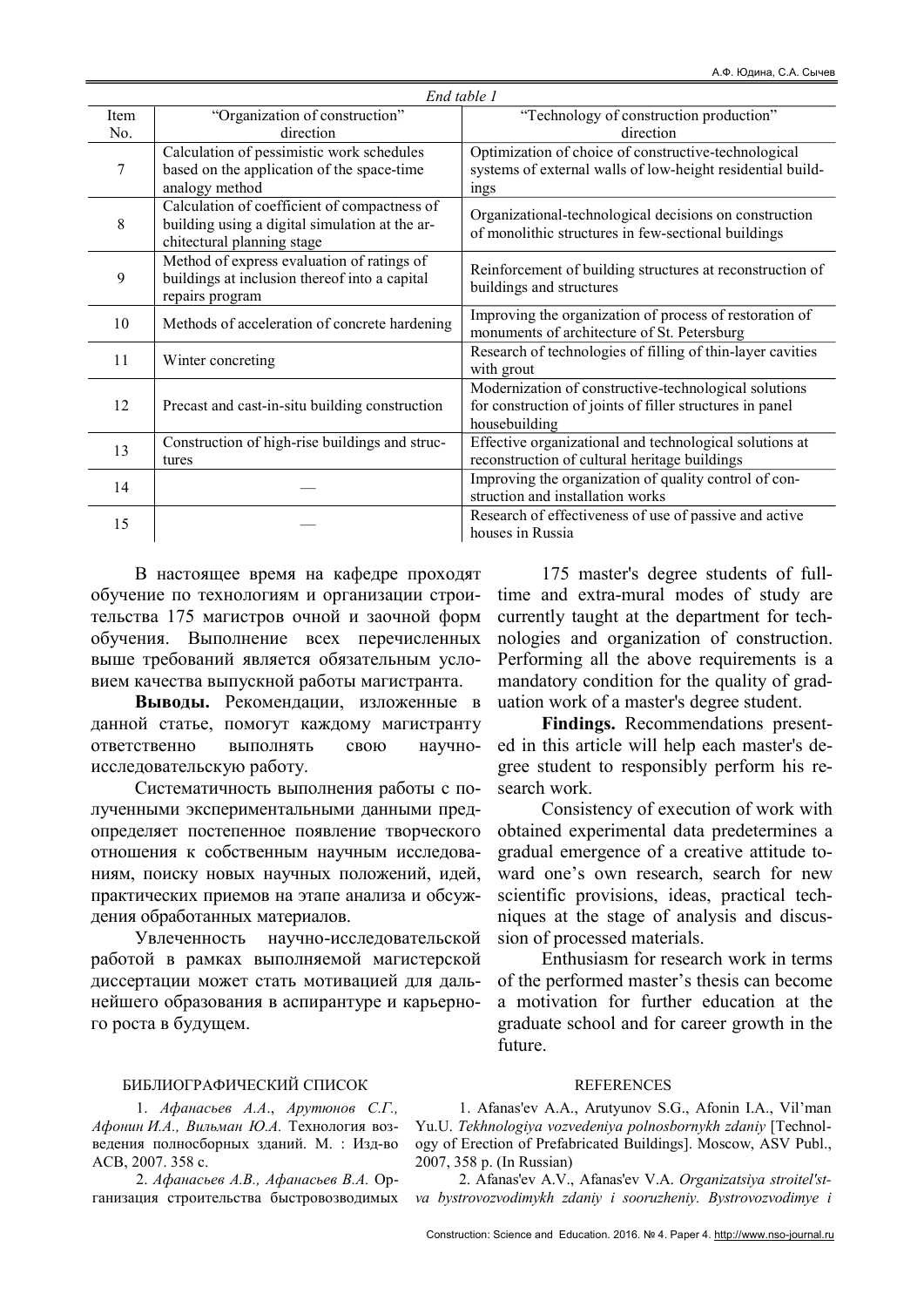зданий и сооружений // Быстровозводимые и мобильные здания и сооружения: перспективы использования в современных условиях : cб. докл. междунар. науч.-техн. конф. (10–11 декабря 1998 г.). СПб. : Стройиздат, 1998. С. 226–230.

3. Юдина А.Ф., Верстов В.В., Бадьин Г.М. Технологические процессы в строительстве. 2-е изд., стер. М. : Академия, 2014. 302 с. (Высшее образование. Бакалавриат. Строительство)

4. Бадьин Г.М.,. Сычев С.А. Справочник строителя. М. : Изд-во АСВ, 2016. 432 с.

5. Бадьин Г.М., Верстов В.В., Лихачев В.Д., Юдина А.Ф. Строительное производство: основные термины и определения. М. : Изд-во АСВ ; СПб. : СПбГАСУ, 2011. 324 с.

6. Бадьин Г.М., Сычев С.А. Современные технологии строительства и реконструкции зданий. СПб. : БХВ-Петербург, 2013. 288 с.

7. Пухаренко Ю.В., Аубакирова И.У., С.А. Сычев и др. Бетон и бетонные работы. СПб. : Форум Медиа, 2014. 221 с.

8. Болотин С.А., Вихров А.Н. Организация строительного производства. М. : Академия, 2007. 208 с.

9. Верстов В.В., Бадьин Г.М., Федоров С.В., Сычев С.А. Основные положения регулирования технической деятельности участников строительства. Обнинск, 2011. 135 с.

10. Верстов В.В., Гайдо А.Н., Иванов Я.В. Производство шпунтовых и свайных работ. СПб. : СПбГАСУ, 2011. 292 с.

11. Верстов В.В., Бадьин Г.М. Особенности проектирования и строительства зданий и сооружений в Санкт-Петербурге // Вестник гражданских инженеров. 2010. № 1 (22). С. 96–104.

12. Грабовый П.Г., Болотин С.А., Грабовый К.П. Управление рисками в недвижимости / под общ. ред. П.Г. Грабового. М. : Проспект, 2012. 424 с.

13. Ершов М.Н., Лапидус А.А., Теличенко В.И. Технологические процессы в строительстве : в 10 кн. М. : Изд-во АСВ, 2016.

14. Казаков Ю.Н. Как построить дом: быстро и дешево. СПб. : Питер, 2011. 304 с.

15. Казаков Ю.Н., Флавицкий Н., Николаева Т.М. Теория и практика «антитеррористического строительства» в XXI в. СПб. : СПбГАСУ, 2009. 228 с.

16. Колчеданцев Л.,М., Васин А.П., Осипенкова И.Г., Ступакова О.Г. Технологические основы монолитного бетона. Зимнее бетонирование / под ред. Л.М. Колчеданцева. СПб. : Лань, 2016. 280 с.

17. Юдина А.Ф., Верстов В.В., Болотин С.А., Колчеданцев Л.М. Магистерская диссертация (направление подготовки 08.04.01 Строительство). СПб. : СПбГАСУ, 2016. 55 с.

mobil'nye zdaniya i sooruzheniya: perspektivy ispol'zovaniya v sovremennykh usloviyakh [Organization of Construction of Prefabricated Buildings and Structures. Prefabricated and Mobile Buildings and Structures: Prospects of Use in Modern Conditions]. Saint-Petersburg, Stroyizdat, 1998, 230 p. (In Russian)

3. Yudina A.F., Verstov V.V., Bad'in G.M. Tekhnologicheskie protsessy v stroitel'stve [Technological Processes in Construction]. Moscow, Academia Publ., 2014, 304 p. (In Russian)

4. Bad'in G.M., Sychyov S.A. Spravochnik stroitelya [Builder's Handbook]. Moscow, ASV Publ., 2016, 432 p. (In Russian)

5. Bad'in G.M., Verstov V.V., Likhachev V.D., Yudina A.F. Stroitel'noe proizvodstvo: osnovnye terminy i opredeleniya: uchebnoe posobie [Construction Production: Basic Terms and Definitions: the tutorial]. Moscow, ASV Publ., 2011, 324 p. (In Russian)

6. Bad'in G.M., Sychyov S.A. Sovremennye tekhnologii stroitel'stva i rekonstruktsii zdaniy [Modern Technologies of Construction and Reconstruction of Buildings]. Saint-Petersburg, BHV-Peterburg Publ., 2013, 288 p. (In Russian)

7. Pukharenko Yu.V., Aubakirova I.U., Sychyov S.A. et al. Beton i betonnye raboty: spravochnik [Concrete and Concrete Work: Handbook]. Saint-Petersburg, FORUM Media Publ., 2014, 221 p. (In Russian)

8. Bolotin S.A.,Vikhrov A.N. Organizatsiya stroitel'nogo proizvodstva [Organization of Construction Production]. Moscow, Academia Publ., 2007, 208 p. (In Russian)

9. Verstov V.V., Bad'in G.M., Fedorov S.V., Sychyov S.A. Osnovnye polozheniya regulirovaniya tekhnicheskoy deyatel'nosti uchastnikov stroitel'stva [Basic Provisions of Regulation of Technical Activities of Participants of Construction]. Saint-Petersburg — Obninsk, "Nuclear Power Generation Complex" JSC, Central Institution of Advanced Training Publ., 2011, 135 p. (In Russian)

10. Verstov V.V., Gaydo A.N., Ivanov Ja.V. Proizvodstvo shpuntovykh i svaynykh rabot [Execution of Sheet Piling Works]. Saint-Petersburg, SPbGASU Publ., 2011, 292 p. (In Russian)

11. Verstov V.V., Bad'in G.M. Osobennosti proektirovaniya i stroitel'stva zdaniy i sooruzheniy v Sankt-Peterburge [Features of Design and Construction of Buildings and Structures in St. Petersburg]. Vestnik grazhdanskikh inzhenerov [Civil Egineers' Bulletin]. 2010, no. 1 (22), pp. 96–105. (In Russian)

12. Grabovyy P.G., Bolotin S.A., Grabovyy K.P. Upravlenie riskami v nedvizhimosti [Risk Management in Real Estate]. Moscow, MISI-MGSU Publ., 2012, 424 p. (In Russian)

13. Ershov M.N., Lapidus A.A., Telichenko V.I. Tekhnologicheskie protsessy v stroitel'stve [Technological Processes in Construction]. Moscow, ASV Publ., 2016, 1075 p. (In Russian)

14. Kazakov Ju.N. Kak postroit' dom: bystro i deshevo [How to Build a House: Fast and Cheap]. Saint-Petersburg, Piter Publ., 2011, 304 p. (In Russian)

15. Kazakov Ju.N. Teoriya i praktika antiterroristicheskogo stroitel'stva [Theory and Practice of Antiterrorist Construction]. Saint-Petersburg, SPbGASU Publ., 2009, 257 p. (In Russian)

16. Kolchedantsev L.M., Vasin A.P., Osipenkova I.G., Stupakova O.G. Tekhnologicheskie osnovy monolitnogo betona. Zimnee betonirovanie [Technological Foundations of Solid Concrete. Winter Concreting]. Saint-Petersburg, Lan' Publ., 2016, 280 p. (In Russian)

17. Yudina A.F., Verstov V.V., Bolotin S.A., Kolchedantsev L.M. Magisterskaya dissertatsiya (napravlenie podgotovki 08.04.01 Stroitel'stvo) [Master's Thesis (the 08.04.01 "Construction" Direction of Training)]. Saint-Petersburg, SPbGASU Publ., 2016, 55 p. (In Russian)

Строительство: наука и образование. 2016. № 4. Ст. 4. http://www.nso-journal.ru